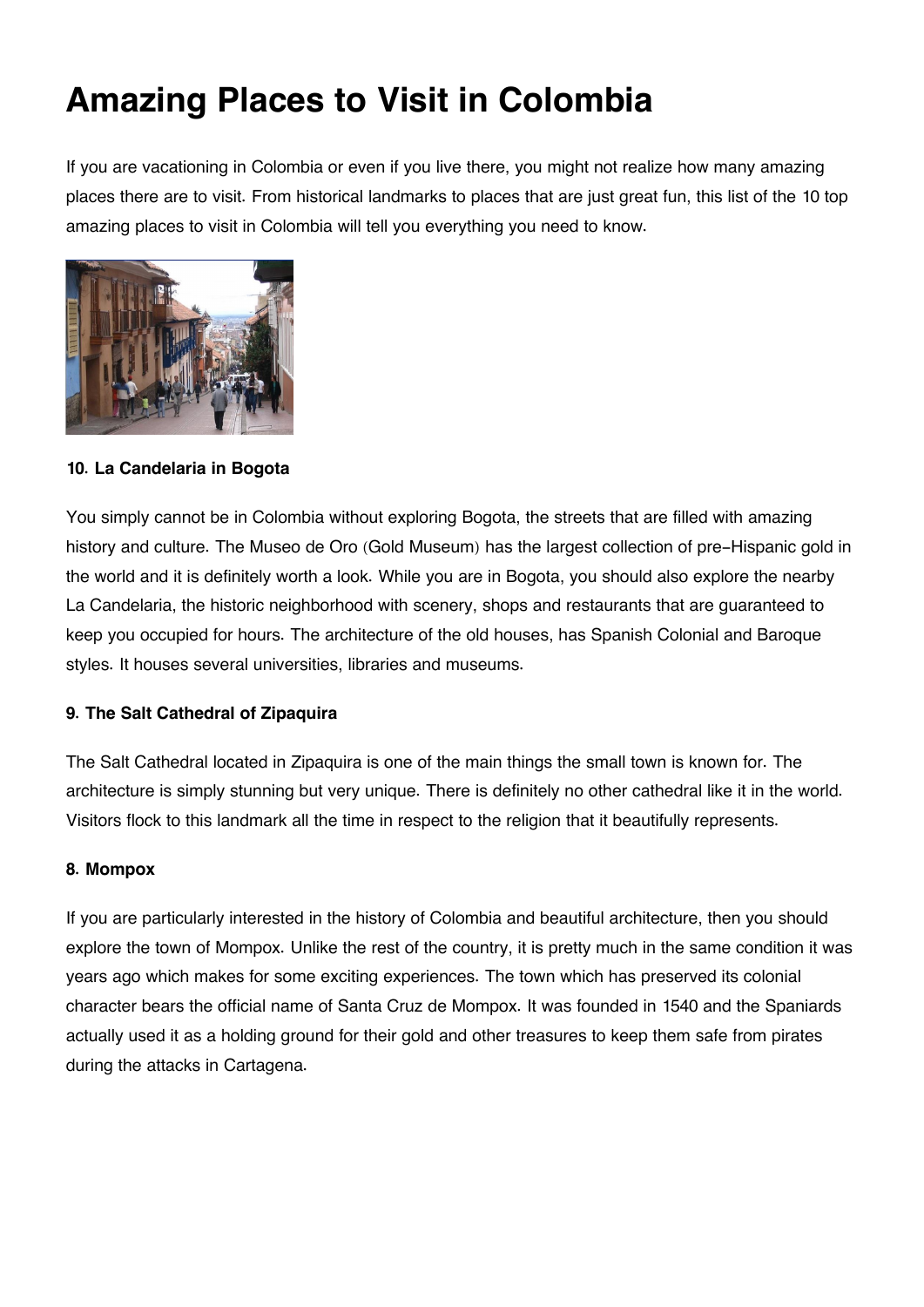

#### **7. Barichara**

Barichara is a very well-known town located in Santander. It is found near Bucaramanga. Barichara is an absolutely beautiful location and is actually dubbed "the prettiest town in Colombia", making it popular with lovers and those looking for romance. There are some quaint little shops to check out as well as cathedrals and picturesque mountains.

#### **6. Cabo de la Vela in La Guajira**

Cabo de la Vela is a little out of the way, north of the Caribbean coast, but the experience you will have there will be worth it. With its beautiful beach called Ojo de Agua it is a popular ecotourism destination. With the views from the mountains, the amazing landscape and the clear blue sea all around you; this is a place that could be compared to paradise.

#### **5. Villa de Leyva**

Located in Boyaca, the colonial town of Villa de Leyva is popular with tourists due to its amazing architecture. The main plaza filled with shops and restaurants is surrounded by magnificent buildings that will leave you lost for words. There are many museums and religious buildings to check out also. The Archeological Park of Moniquira is another popular venue nearby and it is home to some beautiful sculptures of the land.

#### **4. The Coffee Region**

The Coffee Region located in the center of Andes, is where the famous and very delicious Colombian coffee is produced. The area has factors that are perfect for making only the best quality coffee and this is a must go to location if you are a fan of the caffeinated stuff.



**3. Cartagena**